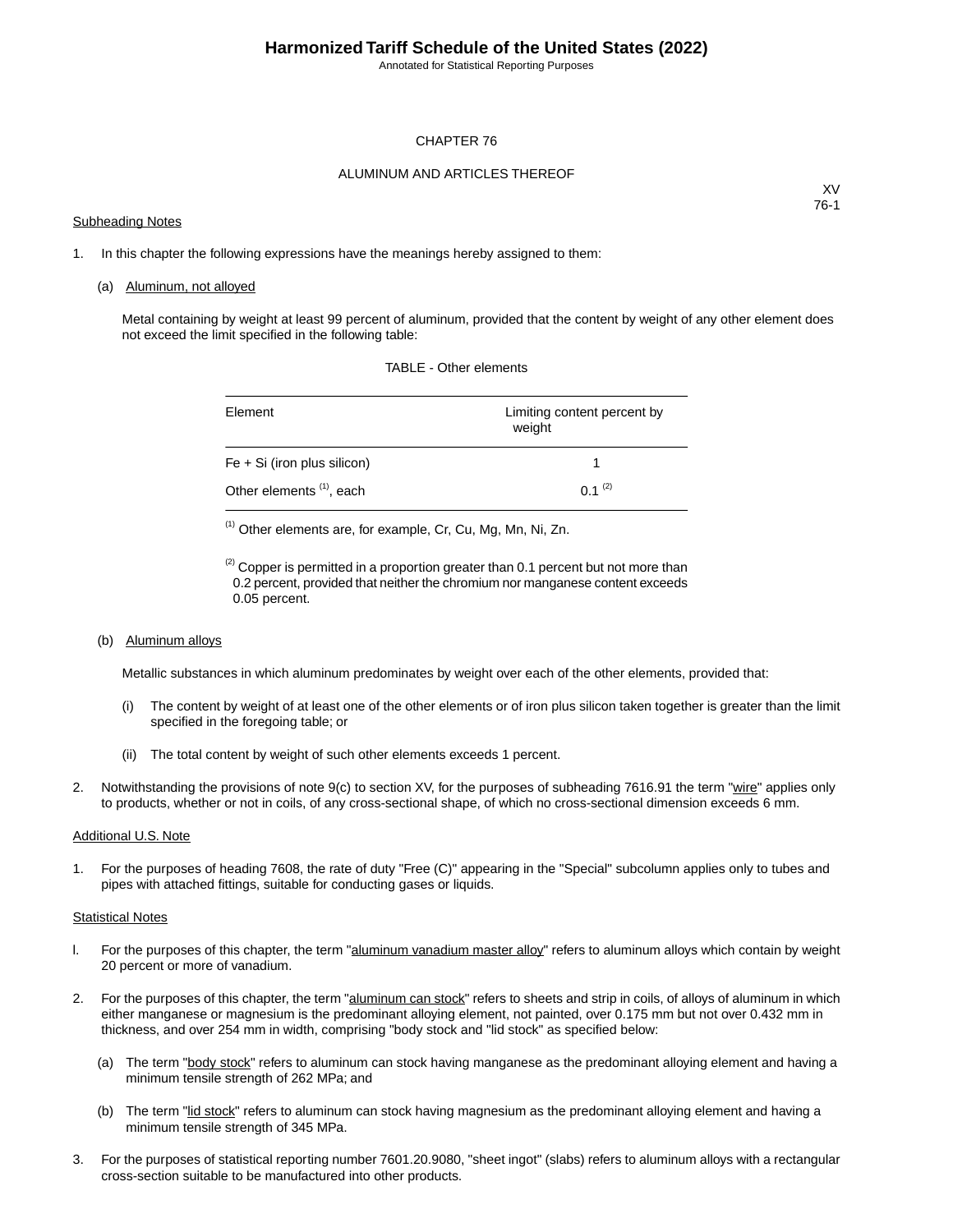Annotated for Statistical Reporting Purposes

Statistical Notes (con.) XV 76-2

- 4. For the purposes of statistical reporting number 7601.20.9085, "foundry ingot" refers to large castings of aluminum alloys of various shapes other than sheets or slabs to be melted for further processing.
- 5. For the purposes of statistical reporting numbers 7604.29.3030, 7604.29.5020 and 7606.12.3015, "high-strength heat-treatable alloys" refers to aluminum containing by weight 7.0 percent or less of copper or 10.0 percent or less of zinc, and/or are designated as series 2xxx or 7xxx (except 7072) in the Aluminum Association's specifications of registered alloys.
- 6. For the purposes of statistical reporting numbers 7604.21.0010, 7604.29.1010, 7604.29.3060, 7604.29.5050, 7606.12.3025 and 7606.12.3091, "heat-treatable industrial alloys" refers to aluminum containing by weight 3.0 percent or less of magnesium and 3.0 percent or less of silicon, and/or are designated as series 6xxx in the Aluminum Association's specifications of registered alloys.

#### Compiler's Note

The provisions of subchapter II of chapter 99 (Miscellaneous Tariff Bills or MTBs), the provisions of the Generalized System of Preferences (GSP) found in General Note 4 and most product exclusions from the additional tariffs on products of China in subchapter III of chapter 99 expired on December 31, 2020. However, no endnotes or footnotes relating to these provisions have been deleted as of the issue date of this edition.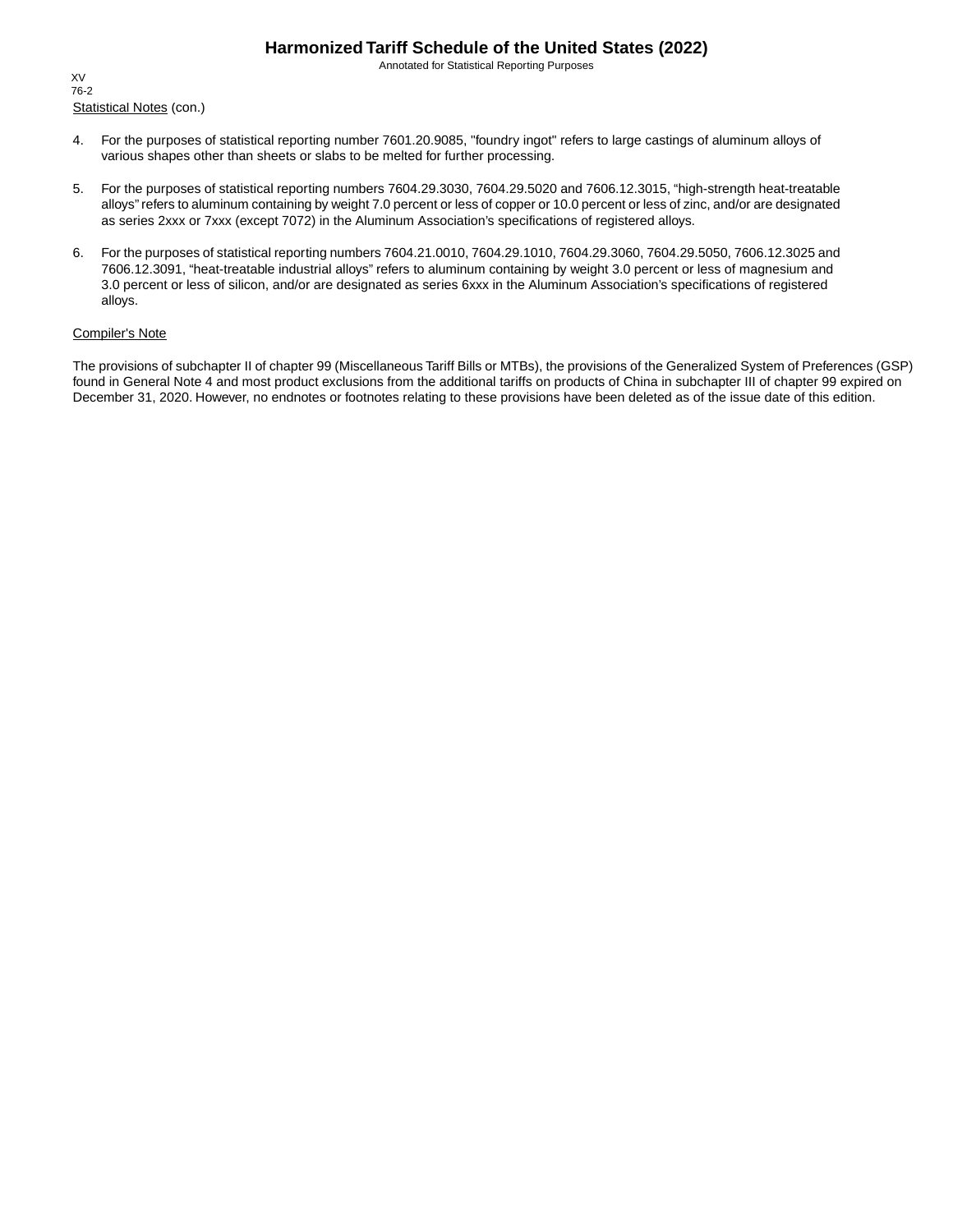Annotated for Statistical Reporting Purposes

| Heading/                               | Stat.       |                                                                                                                                                                                     | Unit                    |                    | Rates of Duty                                                                                                                           |                |
|----------------------------------------|-------------|-------------------------------------------------------------------------------------------------------------------------------------------------------------------------------------|-------------------------|--------------------|-----------------------------------------------------------------------------------------------------------------------------------------|----------------|
| Subheading                             | Suf-<br>fix | Article Description                                                                                                                                                                 | of<br>Quantity          | General            | Special                                                                                                                                 | $\overline{2}$ |
| 7601<br>7601.10<br>7601.10.30 00       |             | Unwrought aluminum:<br>Aluminum, not alloyed:<br>Of uniform cross section throughout its length, the least<br>cross-sectional dimension of which is not greater than                |                         |                    | Free (A, AU, BH, CL, 18.5%<br>CO, D, E, IL, JO,<br>KR, MA, OM, P,                                                                       |                |
| 7601.10.60<br>7601.20<br>7601.20.30 00 | 30<br>90    | Of greater than 99.8 percent aluminum kg<br>Aluminum alloys:<br>Of uniform cross section throughout its length, the least<br>cross-sectional dimension of which is not greater than |                         |                    | PA, PE, S, SG)<br>Free (A, AU, BH, CL, 18.5%                                                                                            | 11%            |
| 7601.20.60 00                          |             | Other:<br>Containing 25 percent or more by weight of                                                                                                                                | kg 2.1% <sup>1/2/</sup> |                    | CO, D, E, IL, JO,<br>KR, MA, OM, P,<br>PA, PE, S, SG)<br>Free (A+, AU, BH,<br>CL, CO, D, E, IL,<br>JO, KR, MA, OM,<br>P, PA, PE, S, SG) | 25%            |
| 7601.20.90                             | 30          |                                                                                                                                                                                     |                         | Free $\frac{1}{2}$ |                                                                                                                                         | 10.5%          |
|                                        | 45          | Other:<br>Of uniform circular cross section<br>throughout its length, the foregoing<br>comprised of billets, not in coils kg                                                        |                         |                    |                                                                                                                                         |                |
|                                        | 60          | Other, containing 0.03 percent or more by<br>weight of lead (secondary aluminum) kg                                                                                                 |                         |                    |                                                                                                                                         |                |
|                                        |             | Other:                                                                                                                                                                              |                         |                    |                                                                                                                                         |                |
|                                        | 75          |                                                                                                                                                                                     |                         |                    |                                                                                                                                         |                |
|                                        | 80          | Sheet ingot (slab) of a kind described<br>instatistical note 3 to this chapter kg                                                                                                   |                         |                    |                                                                                                                                         |                |
|                                        | 85          | Foundry ingot of a kind described in<br>statistical note 4 to this chapter kg                                                                                                       |                         |                    |                                                                                                                                         |                |
|                                        | 95          |                                                                                                                                                                                     |                         |                    |                                                                                                                                         |                |
| 7602.00.00                             |             |                                                                                                                                                                                     |                         | Free $\frac{3}{2}$ |                                                                                                                                         | Free           |
|                                        | 30<br>91    | Other:<br>Industrial process scrap including turnings, borings,<br>shavings, filings, clippings, chips and other                                                                    |                         |                    |                                                                                                                                         |                |
|                                        | 96          |                                                                                                                                                                                     |                         |                    |                                                                                                                                         |                |
|                                        |             |                                                                                                                                                                                     |                         |                    |                                                                                                                                         |                |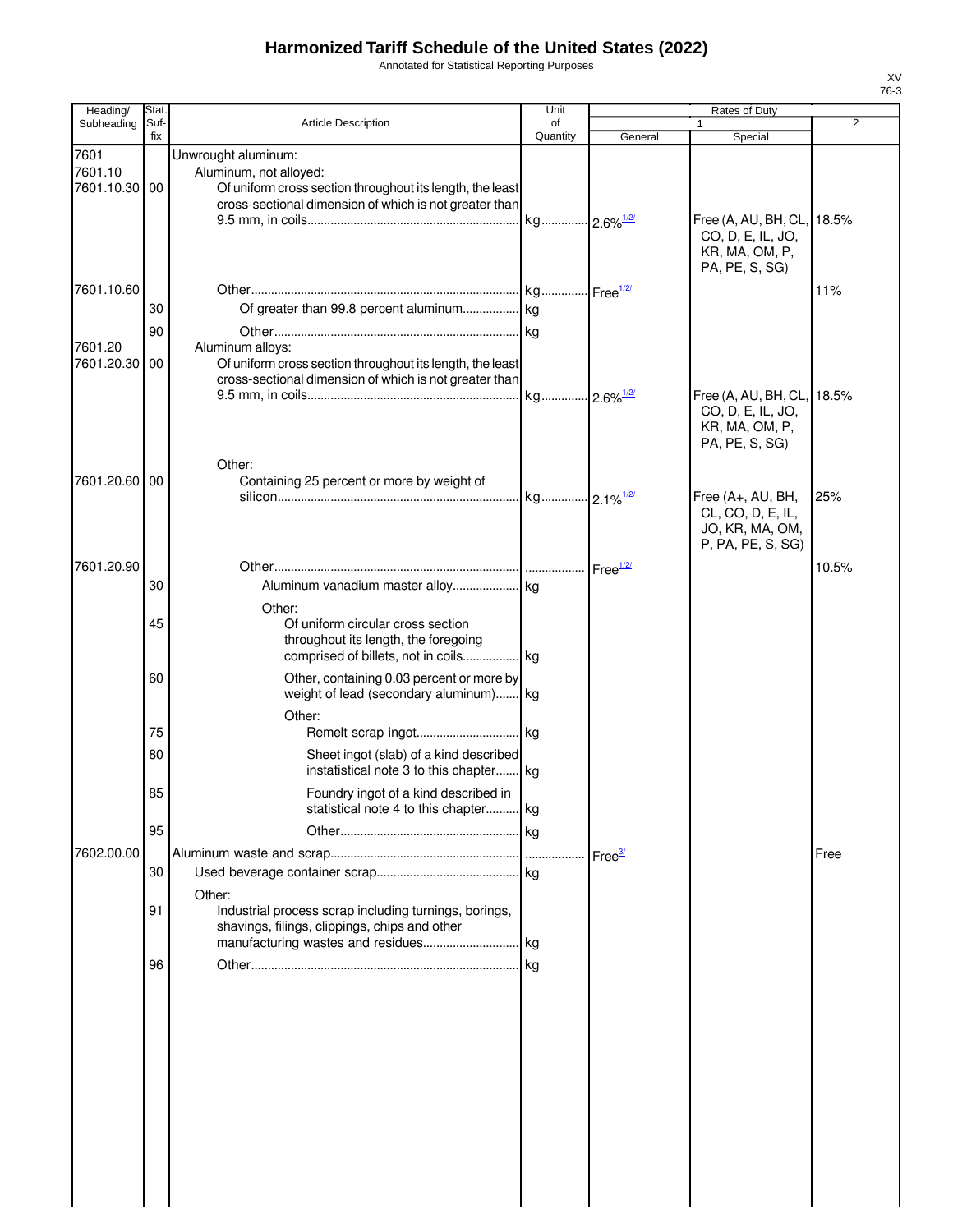Annotated for Statistical Reporting Purposes

| Heading/<br>Subheading | Stat.       |                              | Unit                         | Rates of Duty |                                                                                                     |                |
|------------------------|-------------|------------------------------|------------------------------|---------------|-----------------------------------------------------------------------------------------------------|----------------|
|                        | Suf-<br>fix | Article Description          | $_{\mathsf{of}}$<br>Quantity | General       | $\mathbf{1}$<br>Special                                                                             | $\overline{2}$ |
| 7603                   |             | Aluminum powders and flakes: |                              |               |                                                                                                     |                |
| 7603.10.00 00          |             |                              |                              |               | Free (A, AU, BH, CL, 45%<br>CO, D, E, IL, JO,<br>KR, MA, OM, P,                                     |                |
| 7603.20.00 00          |             |                              |                              |               | PA, PE, S, SG)<br>Free (A, AU, BH, CL, 11%<br>CO, D, E, IL, JO,<br>KR, MA, OM, P,<br>PA, PE, S, SG) |                |
|                        |             |                              |                              |               |                                                                                                     |                |
|                        |             |                              |                              |               |                                                                                                     |                |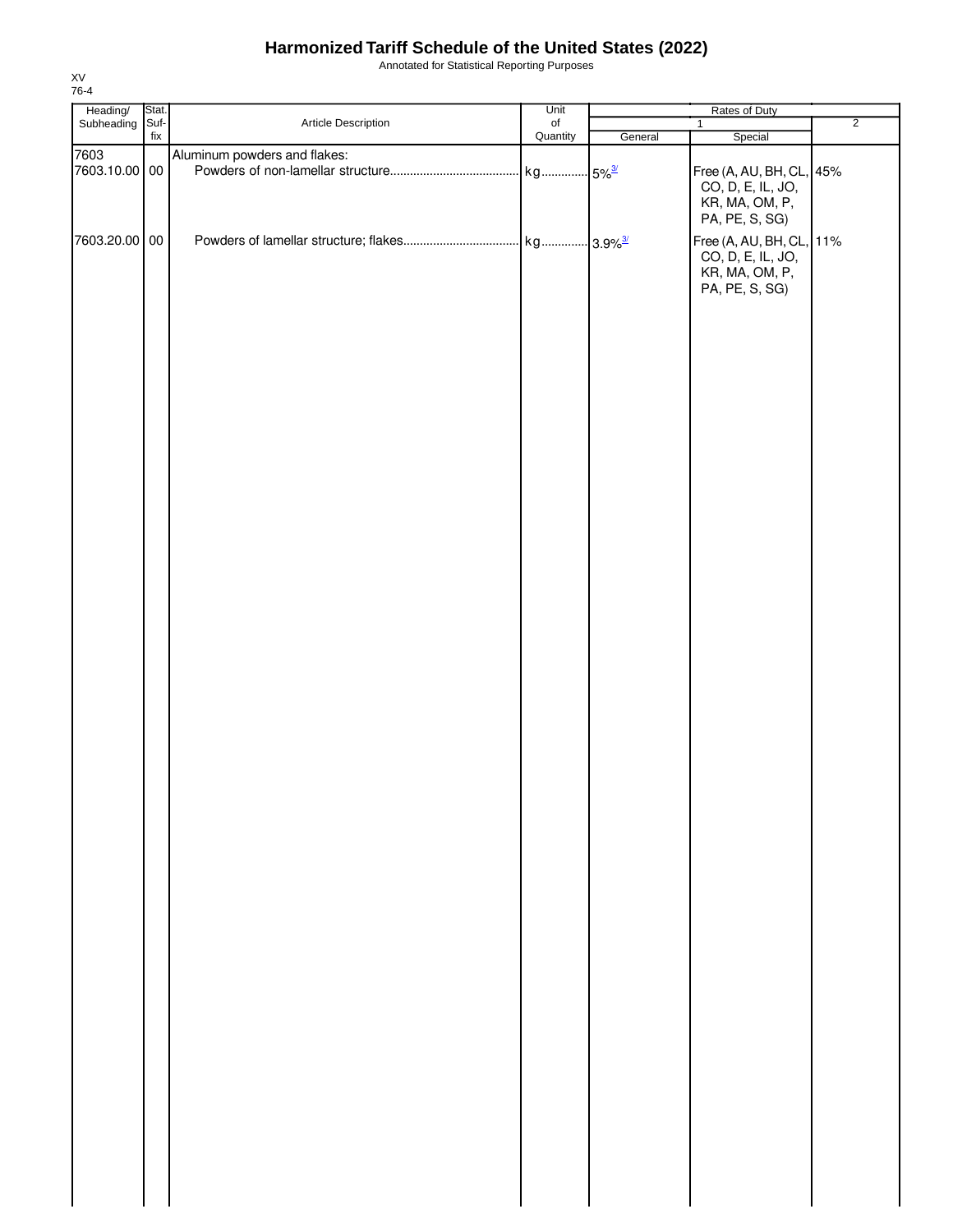Annotated for Statistical Reporting Purposes

| Heading/      | Stat.       |                                                      | Unit           |                                    | Rates of Duty                          |       |
|---------------|-------------|------------------------------------------------------|----------------|------------------------------------|----------------------------------------|-------|
| Subheading    | Suf-<br>fix | Article Description                                  | of<br>Quantity | General                            | $\mathbf{1}$<br>Special                | 2     |
| 7604          |             | Aluminum bars, rods and profiles:                    |                |                                    |                                        |       |
| 7604.10       |             | Of aluminum, not alloyed:                            |                |                                    |                                        |       |
| 7604.10.10 00 |             |                                                      |                |                                    | Free (A, AU, BH, CL, 45%               |       |
|               |             |                                                      |                |                                    | CO, D, E, IL, JO,                      |       |
|               |             |                                                      |                |                                    | KR, MA, OM, P,                         |       |
|               |             |                                                      |                |                                    | PA, PE, S, SG)                         |       |
|               |             | Bars and rods:                                       |                |                                    |                                        |       |
| 7604.10.30 00 |             |                                                      |                |                                    | Free (A, AU, BH, CL, 11%               |       |
|               |             |                                                      |                |                                    | CO, D, E, IL, JO,                      |       |
|               |             |                                                      |                |                                    | KR, MA, OM, P,                         |       |
|               |             |                                                      |                |                                    | PA, PE, S, SG)                         |       |
| 7604.10.50 00 |             |                                                      |                |                                    | Free (A, AU, BH, CL, 13.5%             |       |
|               |             |                                                      |                |                                    | CO, D, E, IL, JO,                      |       |
|               |             |                                                      |                |                                    | KR, MA, OM, P,                         |       |
|               |             |                                                      |                |                                    | PA, PE, S, SG)                         |       |
|               |             | Of aluminum alloys:                                  |                |                                    |                                        |       |
| 7604.21.00    |             |                                                      |                |                                    | Free (A, AU, BH, CL, 15.5%             |       |
|               |             |                                                      |                |                                    | CO, D, E, IL, JO,                      |       |
|               |             |                                                      |                |                                    | KR, MA, OM, P,                         |       |
|               | 10          | Heat-treatable industrial alloys of a kind described |                |                                    | PA, PE, S, SG)                         |       |
|               |             |                                                      |                |                                    |                                        |       |
|               |             |                                                      |                |                                    |                                        |       |
|               | 90          |                                                      |                |                                    |                                        |       |
| 7604.29       |             | Other:                                               |                |                                    |                                        |       |
| 7604.29.10    |             |                                                      |                |                                    | Free (A*, AU, BH,<br>CL, CO, D, E, IL, | 45%   |
|               |             |                                                      |                |                                    | JO, KR, MA, OM,                        |       |
|               |             |                                                      |                |                                    | P, PA, PE, S, SG)                      |       |
|               | 10          | Heat-treatable industrial alloys of a kind           |                |                                    |                                        |       |
|               |             | described in statistical note 6 to this              |                |                                    |                                        |       |
|               |             |                                                      |                |                                    |                                        |       |
|               | 90          |                                                      |                |                                    |                                        |       |
|               |             | Bars and rods:                                       |                |                                    |                                        |       |
| 7604.29.30    |             |                                                      |                |                                    | Free (A*, AU, BH,                      | 11%   |
|               |             |                                                      |                |                                    | CL, CO, D, E, IL,                      |       |
|               |             |                                                      |                |                                    | JO, KR, MA, OM,                        |       |
|               |             |                                                      |                |                                    | P, PA, PE, S, SG)                      |       |
|               | 30          | High-strength heat-treatable alloys of a             |                |                                    |                                        |       |
|               |             | kind described in statistical note 5 to this         |                |                                    |                                        |       |
|               |             |                                                      |                |                                    |                                        |       |
|               | 60          | Heat-treatable industrial alloys of a kind           |                |                                    |                                        |       |
|               |             | described in statistical note 6 to                   |                |                                    |                                        |       |
|               |             |                                                      |                |                                    |                                        |       |
|               | 90          |                                                      |                |                                    |                                        |       |
| 7604.29.50    |             |                                                      |                | $3\%$ <sup><math>1/2/</math></sup> | Free (A*, AU, BH,                      | 13.5% |
|               |             |                                                      |                |                                    | CL, CO, D, E, IL,                      |       |
|               |             |                                                      |                |                                    | JO, KR, MA, OM,                        |       |
|               |             |                                                      |                |                                    | P, PA, PE, S, SG)                      |       |
|               | 20          | High-strength heat-treatable alloys of a             |                |                                    |                                        |       |
|               |             | kind described in statistical note 5 to this         |                |                                    |                                        |       |
|               |             |                                                      |                |                                    |                                        |       |
|               | 50          | Heat-treatable industrial alloys of a kind           |                |                                    |                                        |       |
|               |             | described in statistical note 6 to this              |                |                                    |                                        |       |
|               |             |                                                      |                |                                    |                                        |       |
|               | 90          |                                                      |                |                                    |                                        |       |
|               |             |                                                      |                |                                    |                                        |       |
|               |             |                                                      |                |                                    |                                        |       |
|               |             |                                                      |                |                                    |                                        |       |
|               |             |                                                      |                |                                    |                                        |       |
|               |             |                                                      |                |                                    |                                        |       |
|               |             |                                                      |                |                                    |                                        |       |
|               |             |                                                      |                |                                    |                                        |       |
|               |             |                                                      |                |                                    |                                        |       |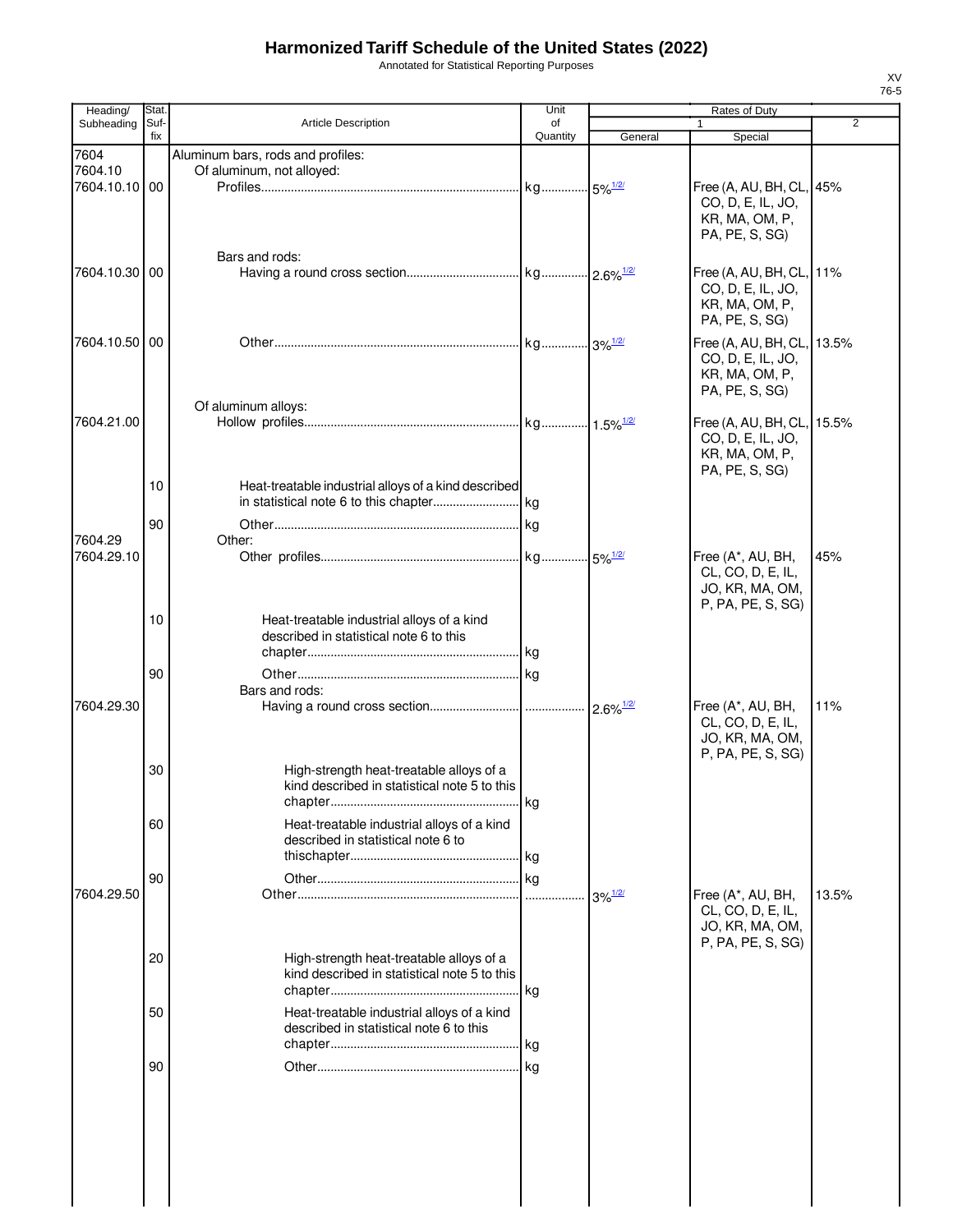Annotated for Statistical Reporting Purposes

| Heading/              | Stat.       |                                                                                                             | Unit           |                                             | Rates of Duty                                                                       |                |
|-----------------------|-------------|-------------------------------------------------------------------------------------------------------------|----------------|---------------------------------------------|-------------------------------------------------------------------------------------|----------------|
| Subheading            | Suf-<br>fix | Article Description                                                                                         | of<br>Quantity | General                                     | $\mathbf{1}$<br>Special                                                             | $\overline{2}$ |
| 7605<br>7605.11.00 00 |             | Aluminum wire:<br>Of aluminum, not alloyed:<br>Of which the maximum cross-sectional dimension               |                |                                             |                                                                                     |                |
|                       |             |                                                                                                             |                |                                             | Free (A, AU, BH, CL, 11%<br>CO, D, E, IL, JO,<br>KR, MA, OM, P,<br>PA, PE, S, SG)   |                |
| 7605.19.00 00         |             |                                                                                                             |                |                                             | Free (A, AU, BH, CL, 25%<br>CO, D, E, IL, JO,<br>KR, MA, OM, P,<br>PA, PE, S, SG)   |                |
| 7605.21.00 00         |             | Of aluminum alloys:<br>Of which the maximum cross-sectional dimension                                       |                |                                             | Free (A, AU, BH, CL, 11%<br>CO, D, E, IL, JO,<br>KR, MA, OM, P,<br>PA, PE, S, SG)   |                |
| 7605.29.00 00         |             |                                                                                                             |                |                                             | Free (A*, AU, BH,<br>CL, CO, D, E, IL,<br>JO, KR, MA, OM,<br>P, PA, PE, S, SG)      | 25%            |
| 7606                  |             | Aluminum plates, sheets and strip, of a thickness exceeding<br>$0.2$ mm:<br>Rectangular (including square): |                |                                             |                                                                                     |                |
| 7606.11<br>7606.11.30 |             | Of aluminum, not alloyed:                                                                                   |                | $3\%$ <sup><math>\frac{1/2}{2}</math></sup> | Free (A, AU, BH, CL, 13.5%<br>CO, D, E, IL, JO,<br>KR, MA, OM, P,<br>PA, PE, S, SG) |                |
|                       | 30<br>60    | With a thickness of more than 6.3 mm kg                                                                     |                |                                             |                                                                                     |                |
| 7606.11.60 00         |             |                                                                                                             |                |                                             | Free (A, AU, BH, CL, 9.5%<br>CO, D, E, IL, JO,<br>KR, MA, OM, P,<br>PA, PE, S, SG)  |                |
|                       |             |                                                                                                             |                |                                             |                                                                                     |                |
|                       |             |                                                                                                             |                |                                             |                                                                                     |                |
|                       |             |                                                                                                             |                |                                             |                                                                                     |                |
|                       |             |                                                                                                             |                |                                             |                                                                                     |                |
|                       |             |                                                                                                             |                |                                             |                                                                                     |                |
|                       |             |                                                                                                             |                |                                             |                                                                                     |                |
|                       |             |                                                                                                             |                |                                             |                                                                                     |                |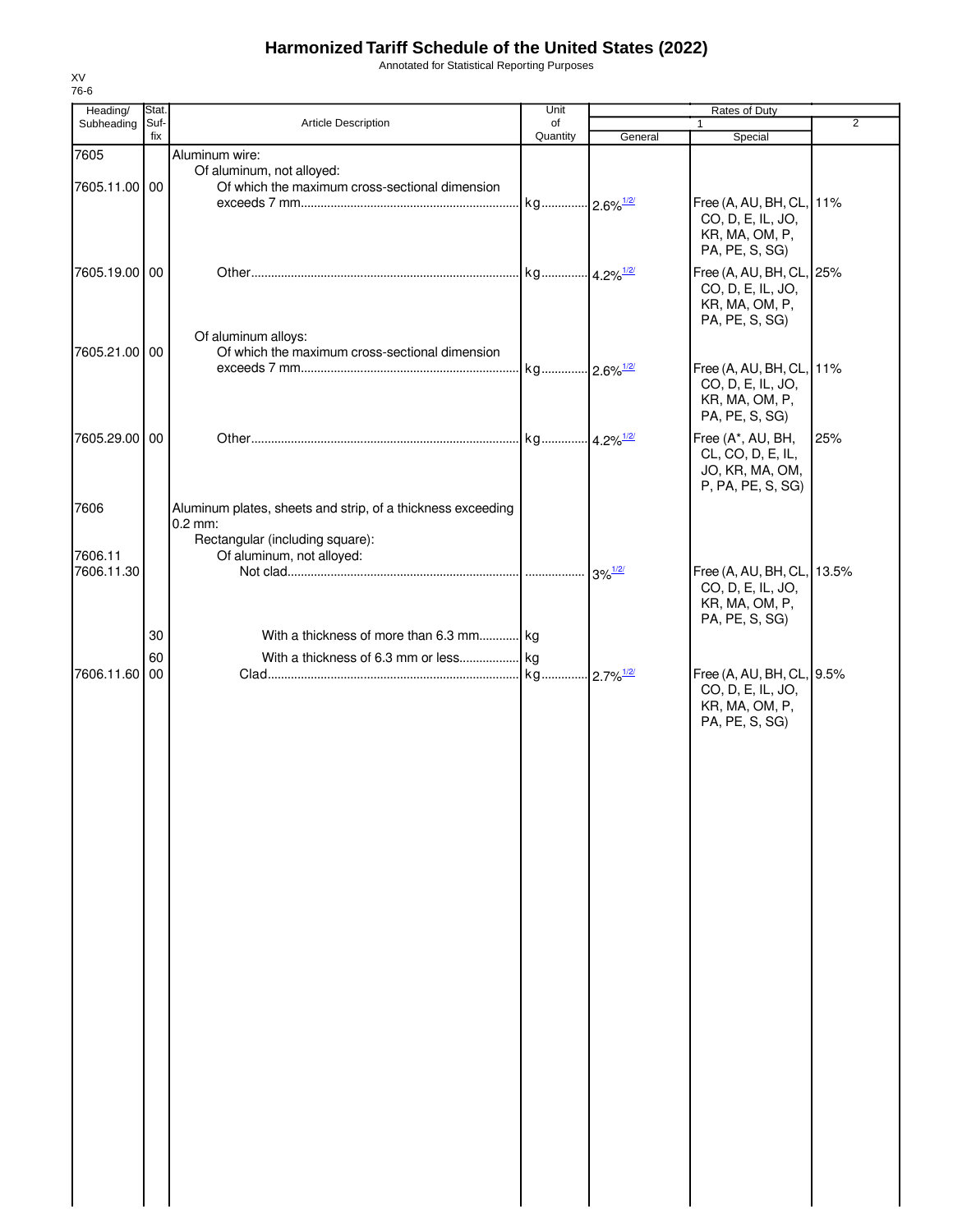Annotated for Statistical Reporting Purposes

| Heading/              | Stat.       |                                                                                                                                   | Unit           |                                  | Rates of Duty                                                                  |                |
|-----------------------|-------------|-----------------------------------------------------------------------------------------------------------------------------------|----------------|----------------------------------|--------------------------------------------------------------------------------|----------------|
| Subheading            | Suf-<br>fix | Article Description                                                                                                               | of<br>Quantity |                                  | $\mathbf{1}$                                                                   | $\overline{2}$ |
| 7606 (con.)           |             | Aluminum plates, sheets and strip, of a thickness exceeding<br>0.2 mm: (con.)<br>Rectangular (including square): (con.)           |                | General                          | Special                                                                        |                |
| 7606.12<br>7606.12.30 |             | Of aluminum alloys:                                                                                                               | 2/             | $3\%$ <sup><math>1/</math></sup> | Free (A*, AU, BH,<br>CL, CO, D, E, IL,<br>JO, KR, MA, OM,<br>P, PA, PE, S, SG) | 13.5%          |
|                       | 15          | With a thickness of more than 6.3 mm:<br>High-strength heat-treatable alloys of a<br>kind described in statistical note 5 to this | . kg           |                                  |                                                                                |                |
|                       | 25          | Heat-treatable industrial alloys of a kind<br>described in statistical note 6 to this                                             |                |                                  |                                                                                |                |
|                       | 35          | With a thickness of 6.3 mm or less:<br>Aluminum can stock:                                                                        | kg             |                                  |                                                                                |                |
|                       | 45          |                                                                                                                                   |                |                                  |                                                                                |                |
|                       |             |                                                                                                                                   |                |                                  |                                                                                |                |
|                       | 55          |                                                                                                                                   |                |                                  |                                                                                |                |
|                       | 91          | Other:<br>Heat-treatable industrial alloys of a<br>kind described in statistical note 6 to                                        |                |                                  |                                                                                |                |
|                       | 96          |                                                                                                                                   | kg             |                                  |                                                                                |                |
| 7606.12.60            | 00          |                                                                                                                                   | kg             | $-6.5\%$ <sup>1/2/</sup>         | Free (A*, AU, BH,                                                              | 30%            |
|                       |             |                                                                                                                                   |                |                                  | CL, CO, D, E, IL,<br>JO, KR, MA, OM,<br>P, PA, PE, S, SG)                      |                |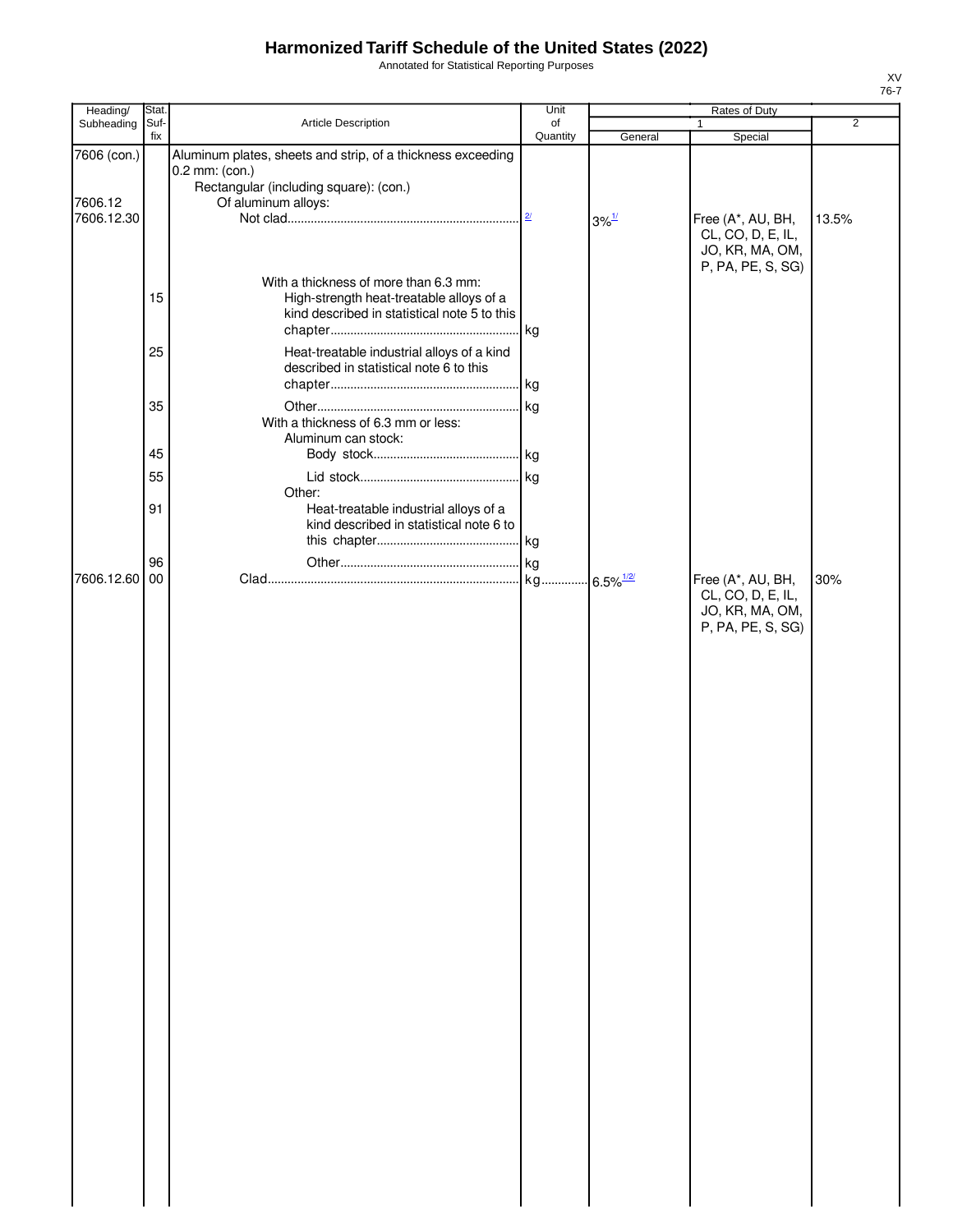Annotated for Statistical Reporting Purposes

| Heading/              | Stat. |                                                                               | Unit     |                                           | Rates of Duty                                                   |                |
|-----------------------|-------|-------------------------------------------------------------------------------|----------|-------------------------------------------|-----------------------------------------------------------------|----------------|
| Subheading            | Suf-  | Article Description                                                           | of       |                                           | $\mathbf{1}$                                                    | $\overline{2}$ |
| 7606 (con.)           | fix   | Aluminum plates, sheets and strip, of a thickness exceeding<br>0.2 mm: (con.) | Quantity | General                                   | Special                                                         |                |
|                       |       | Other:                                                                        |          |                                           |                                                                 |                |
| 7606.91               |       | Of aluminum, not alloyed:                                                     |          |                                           |                                                                 |                |
| 7606.91.30            |       |                                                                               |          |                                           | Free (A, AU, BH, CL, 13.5%                                      |                |
|                       |       |                                                                               |          |                                           | CO, D, E, IL, JO,<br>KR, MA, OM, P,                             |                |
|                       | 55    | With a thickness of more than 6.3 mm kg                                       |          |                                           | PA, PE, S, SG)                                                  |                |
|                       | 95    |                                                                               |          |                                           |                                                                 |                |
| 7606.91.60            |       |                                                                               |          | $2.7\%$ <sup>1/2/</sup>                   | Free (A, AU, BH, CL, 9.5%                                       |                |
|                       |       |                                                                               |          |                                           | CO, D, E, IL, JO,<br>KR, MA, OM, P,<br>PA, PE, S, SG)           |                |
|                       | 55    | With a thickness of more than 6.3 mm kg                                       |          |                                           |                                                                 |                |
|                       | 95    |                                                                               |          |                                           |                                                                 |                |
| 7606.92<br>7606.92.30 |       | Of aluminum alloys:                                                           |          | $3\%$ <sup><math>\frac{1}{2}</math></sup> | Free (A, AU, BH, CL, 13.5%                                      |                |
|                       |       |                                                                               |          |                                           | CO, D, E, IL, JO,<br>KR, MA, OM, P,                             |                |
|                       |       |                                                                               |          |                                           | PA, PE, S, SG)                                                  |                |
|                       | 25    | With a thickness of more than 6.3 mm kg                                       |          |                                           |                                                                 |                |
|                       | 35    |                                                                               |          |                                           |                                                                 |                |
| 7606.92.60            |       |                                                                               |          | $6.5\%$ <sup><math>1/2/</math></sup>      | Free (A, AU, BH, CL, 30%<br>CO, D, E, IL, JO,<br>KR, MA, OM, P, |                |
|                       | 55    | With a thickness of more than 6.3 mm kg                                       |          |                                           | PA, PE, S, SG)                                                  |                |
|                       |       |                                                                               |          |                                           |                                                                 |                |
|                       | 95    | With a thickness of 6.3 mm or less kg                                         |          |                                           |                                                                 |                |
|                       |       |                                                                               |          |                                           |                                                                 |                |
|                       |       |                                                                               |          |                                           |                                                                 |                |
|                       |       |                                                                               |          |                                           |                                                                 |                |
|                       |       |                                                                               |          |                                           |                                                                 |                |
|                       |       |                                                                               |          |                                           |                                                                 |                |
|                       |       |                                                                               |          |                                           |                                                                 |                |
|                       |       |                                                                               |          |                                           |                                                                 |                |
|                       |       |                                                                               |          |                                           |                                                                 |                |
|                       |       |                                                                               |          |                                           |                                                                 |                |
|                       |       |                                                                               |          |                                           |                                                                 |                |
|                       |       |                                                                               |          |                                           |                                                                 |                |
|                       |       |                                                                               |          |                                           |                                                                 |                |
|                       |       |                                                                               |          |                                           |                                                                 |                |
|                       |       |                                                                               |          |                                           |                                                                 |                |
|                       |       |                                                                               |          |                                           |                                                                 |                |
|                       |       |                                                                               |          |                                           |                                                                 |                |
|                       |       |                                                                               |          |                                           |                                                                 |                |
|                       |       |                                                                               |          |                                           |                                                                 |                |
|                       |       |                                                                               |          |                                           |                                                                 |                |
|                       |       |                                                                               |          |                                           |                                                                 |                |
|                       |       |                                                                               |          |                                           |                                                                 |                |
|                       |       |                                                                               |          |                                           |                                                                 |                |
|                       |       |                                                                               |          |                                           |                                                                 |                |
|                       |       |                                                                               |          |                                           |                                                                 |                |
|                       |       |                                                                               |          |                                           |                                                                 |                |
|                       |       |                                                                               |          |                                           |                                                                 |                |
|                       |       |                                                                               |          |                                           |                                                                 |                |
|                       |       |                                                                               |          |                                           |                                                                 |                |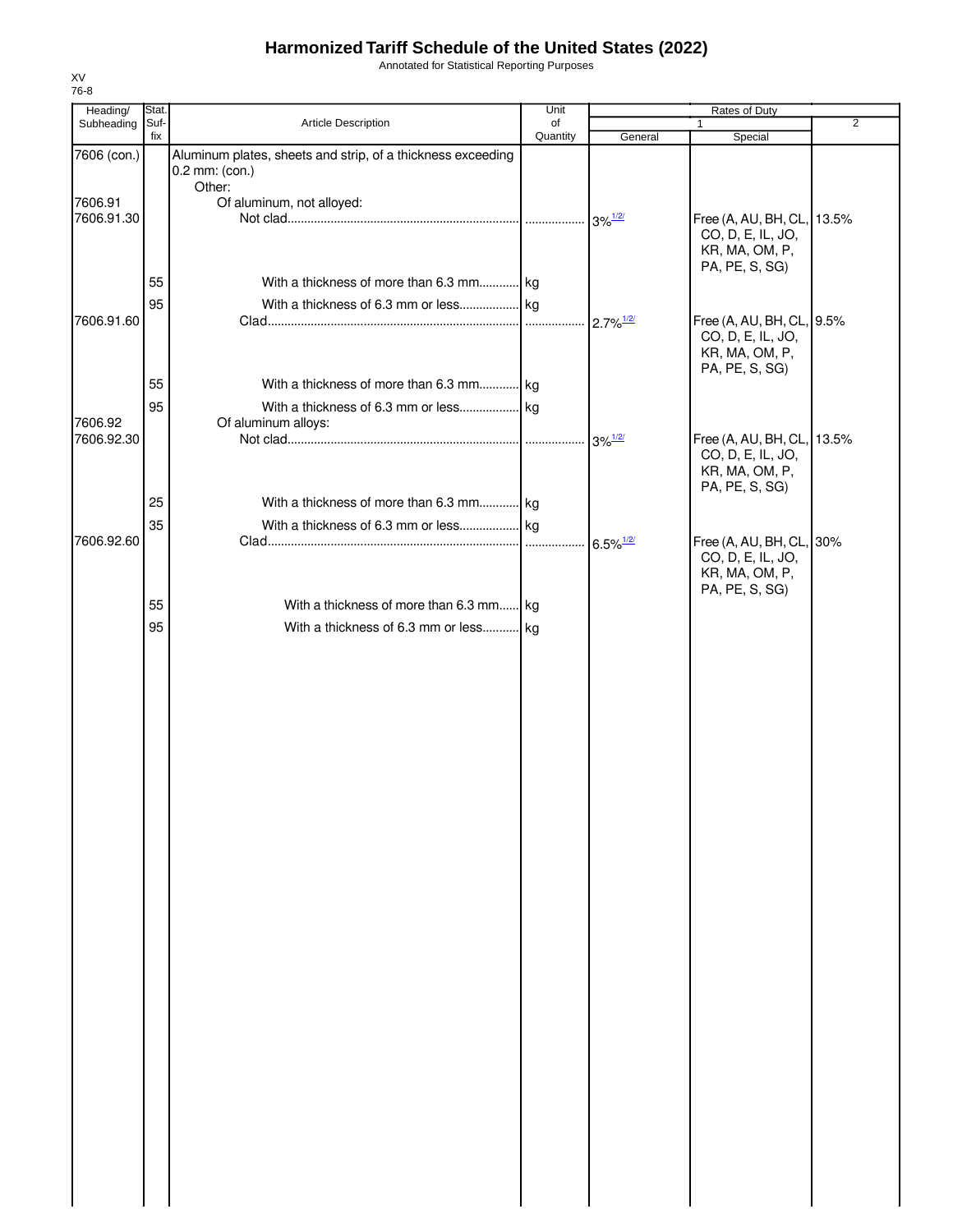Annotated for Statistical Reporting Purposes

| Heading/                 | <b>Stat</b> |                                                                                                                                                                                                   | Unit                    |                                    | Rates of Duty                                                                       |                |
|--------------------------|-------------|---------------------------------------------------------------------------------------------------------------------------------------------------------------------------------------------------|-------------------------|------------------------------------|-------------------------------------------------------------------------------------|----------------|
| Subheading               | Suf-<br>fix | <b>Article Description</b>                                                                                                                                                                        | of<br>Quantity          | General                            | Special                                                                             | $\overline{2}$ |
| 7607                     |             | Aluminum foil (whether or not printed, or backed with paper,<br>paperboard, plastics or similar backing materials) of a<br>thickness (excluding any backing) not exceeding 0.2 mm:<br>Not backed: |                         |                                    |                                                                                     |                |
| 7607.11                  |             | Rolled but not further worked:<br>Of a thickness not exceeding 0.15 mm:                                                                                                                           |                         |                                    |                                                                                     |                |
| 7607.11.30 00            |             |                                                                                                                                                                                                   |                         |                                    | Free (A*, AU, BH,<br>CL, CO, D, E, IL,<br>JO, KR, MA, OM,<br>P, PA, PE, S, SG)      | 40%            |
| 7607.11.60               |             |                                                                                                                                                                                                   |                         |                                    | Free (A*, AU, BH,<br>CL, CO, D, E, IL,<br>JO, KR, MA, OM,<br>P, PA, PE, S, SG)      | 40%            |
|                          | 10          | Boxed aluminium foil weighing not more                                                                                                                                                            | kg<br>m <sup>2</sup>    |                                    |                                                                                     |                |
|                          | 90          |                                                                                                                                                                                                   | kg<br>m <sup>2</sup>    |                                    |                                                                                     |                |
| 7607.11.90               |             |                                                                                                                                                                                                   | .                       | $3\%$ <sup><math>1/2/</math></sup> | Free (A*, AU, BH,<br>CL, CO, D, E, IL,<br>JO, KR, MA, OM,<br>P, PA, PE, S, SG)      | 13.5%          |
|                          | 30          | Aluminum can stock:                                                                                                                                                                               |                         |                                    |                                                                                     |                |
|                          | 60          |                                                                                                                                                                                                   |                         |                                    |                                                                                     |                |
|                          | 90          |                                                                                                                                                                                                   |                         |                                    |                                                                                     |                |
| 7607.19<br>7607.19.10    | 00          | Other:                                                                                                                                                                                            | kg 5.3% <sup>1/2/</sup> |                                    | Free (A, AU, BH, CL, 40%<br>CO, D, E, IL, JO,<br>KR, MA, OM, P,                     |                |
| 7607.19.30 00            |             | Other:<br>Cut to shape, of a thickness not exceeding                                                                                                                                              |                         |                                    | PA, PE, S, SG)                                                                      |                |
|                          |             |                                                                                                                                                                                                   | kg 5.7% <sup>1/2/</sup> |                                    | Free (A, AU, BH, CL, 45%<br>CO, D, E, IL, JO,<br>KR, MA, OM, P,<br>PA, PE, S, SG)   |                |
| 7607.19.60 00            |             |                                                                                                                                                                                                   |                         |                                    | Free (A, AU, BH, CL, 13.5%<br>CO, D, E, IL, JO,<br>KR, MA, OM, P,<br>PA, PE, S, SG) |                |
| 7607.20<br>7607.20.10 00 |             | Backed:<br>Covered or decorated with a character, design, fancy                                                                                                                                   |                         |                                    |                                                                                     |                |
|                          |             |                                                                                                                                                                                                   |                         |                                    | Free (A, AU, BH, CL, 22.5%<br>CO, D, E, IL, JO,<br>KR, MA, OM, P,<br>PA, PE, S, SG) |                |
| 7607.20.50 00            |             |                                                                                                                                                                                                   | kg Free <sup>1/2/</sup> |                                    |                                                                                     | 23%            |
|                          |             |                                                                                                                                                                                                   |                         |                                    |                                                                                     |                |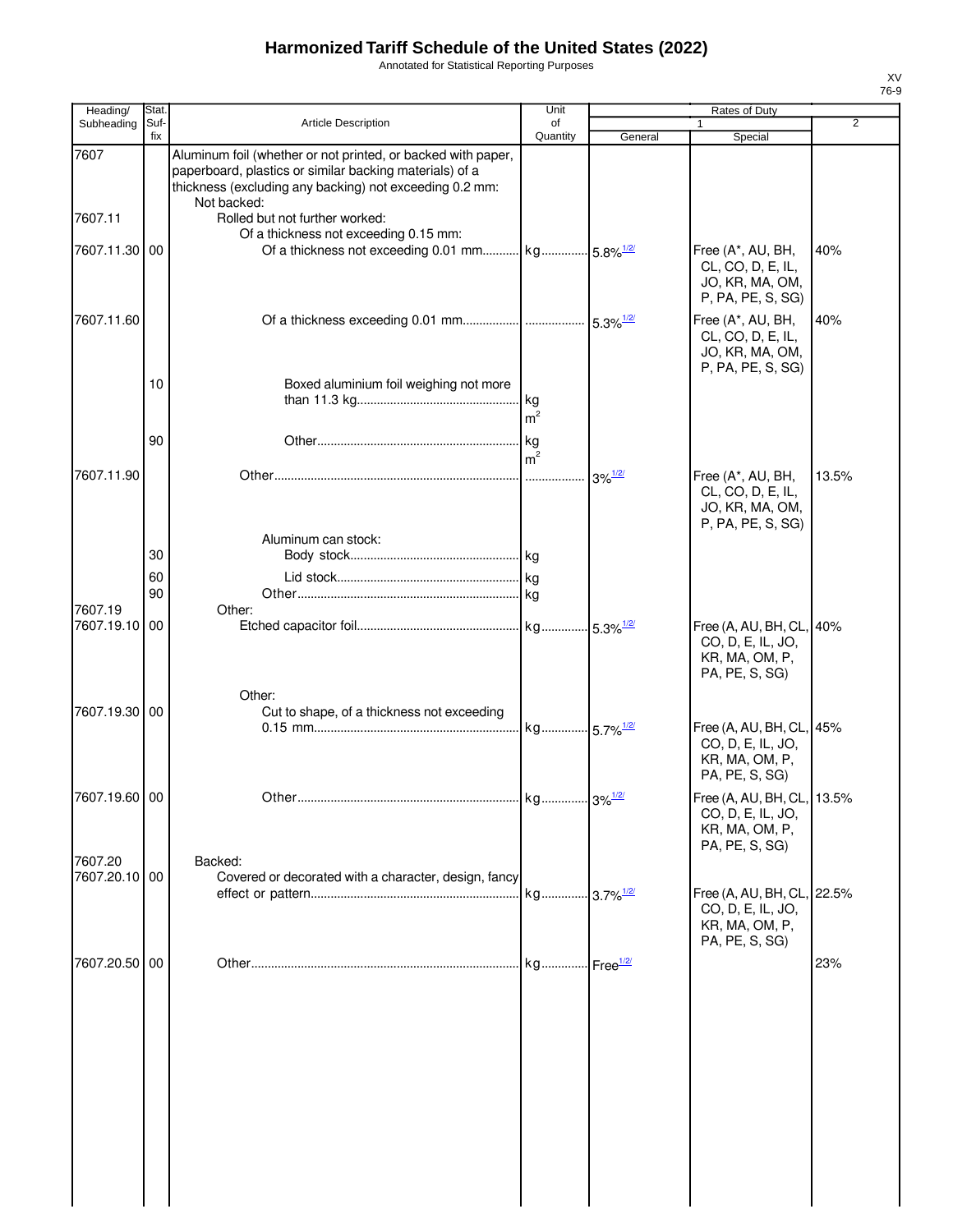Annotated for Statistical Reporting Purposes

| Heading/   | Stat.       |                                                                                                                                                                                                                                                                                                                                                                                                     | Unit           |                         | Rates of Duty                                                                                         |                |
|------------|-------------|-----------------------------------------------------------------------------------------------------------------------------------------------------------------------------------------------------------------------------------------------------------------------------------------------------------------------------------------------------------------------------------------------------|----------------|-------------------------|-------------------------------------------------------------------------------------------------------|----------------|
| Subheading | Suf-<br>fix | Article Description                                                                                                                                                                                                                                                                                                                                                                                 | of<br>Quantity | General                 | $\mathbf{1}$<br>Special                                                                               | $\overline{2}$ |
| 7608       |             | Aluminum tubes and pipes:                                                                                                                                                                                                                                                                                                                                                                           |                |                         |                                                                                                       |                |
| 7608.10.00 |             |                                                                                                                                                                                                                                                                                                                                                                                                     |                |                         | Free (A, AU, B, BH, 45%<br>C, CL, CO, D, E, IL,<br>JO, KR, MA, OM,<br>P, PA, PE, S, SG) $\frac{4}{3}$ |                |
|            | 30          |                                                                                                                                                                                                                                                                                                                                                                                                     |                |                         |                                                                                                       |                |
|            | 90          |                                                                                                                                                                                                                                                                                                                                                                                                     |                |                         |                                                                                                       |                |
| 7608.20.00 |             |                                                                                                                                                                                                                                                                                                                                                                                                     |                | $5.7\%$ <sup>1/2/</sup> | Free (A, AU, B, BH, 45%<br>C, CL, CO, D, E, IL,<br>JO, KR, MA, OM,<br>P, PA, PE, S, SG) $\frac{4}{2}$ |                |
|            | 30          |                                                                                                                                                                                                                                                                                                                                                                                                     |                |                         |                                                                                                       |                |
|            | 90          |                                                                                                                                                                                                                                                                                                                                                                                                     |                |                         |                                                                                                       |                |
|            |             | 7609.00.00   00   Aluminum tube or pipe fittings (for example, couplings, elbows,                                                                                                                                                                                                                                                                                                                   |                |                         | Free (A, AU, B, BH, 145%<br>CL, CO, D, E, IL,<br>JO, KR, MA, OM,<br>P, PA, PE, S, SG)                 |                |
| 7610       |             | Aluminum structures (excluding prefabricated buildings of<br>heading 9406) and parts of structures (for example, bridges<br>and bridge-sections, towers, lattice masts, roofs, roofing<br>frameworks, doors and windows and their frames and<br>thresholds for doors, balustrades, pillars and columns);<br>aluminum plates, rods, profiles, tubes and the like, prepared<br>for use in structures: |                |                         |                                                                                                       |                |
| 7610.10.00 |             | Doors, windows and their frames and thresholds for                                                                                                                                                                                                                                                                                                                                                  |                |                         |                                                                                                       |                |
|            |             |                                                                                                                                                                                                                                                                                                                                                                                                     |                | $5.7\%$ <sup>1/</sup>   | Free (A, AU, BH, CL, 45%<br>CO, D, E, IL, JO,<br>KR, MA, OM, P,<br>PA, PE, S, SG)                     |                |
|            | 10          |                                                                                                                                                                                                                                                                                                                                                                                                     |                |                         |                                                                                                       |                |
|            | 20          |                                                                                                                                                                                                                                                                                                                                                                                                     |                |                         |                                                                                                       |                |
|            | 30          |                                                                                                                                                                                                                                                                                                                                                                                                     |                |                         |                                                                                                       |                |
| 7610.90.00 |             |                                                                                                                                                                                                                                                                                                                                                                                                     |                | $5.7\%$ <sup>3/</sup>   | Free (A*, AU, BH,<br>CL, CO, D, E, IL,<br>JO, KR, MA, OM,<br>P, PA, PE, S, SG)                        | 45%            |
|            | 20          | Sheet-metal roofing, siding, flooring, and roof guttering                                                                                                                                                                                                                                                                                                                                           |                |                         |                                                                                                       |                |
|            | 40          |                                                                                                                                                                                                                                                                                                                                                                                                     |                |                         |                                                                                                       |                |
|            |             | Other:                                                                                                                                                                                                                                                                                                                                                                                              |                |                         |                                                                                                       |                |
|            | 60          |                                                                                                                                                                                                                                                                                                                                                                                                     |                |                         |                                                                                                       |                |
| 7611.00.00 | 80          | Aluminum reservoirs, tanks, vats and similar containers, for                                                                                                                                                                                                                                                                                                                                        |                |                         |                                                                                                       |                |
|            |             | any material (other than compressed or liquefied gas), of a<br>capacity exceeding 300 liters, whether or not lined or heat<br>insulated, but not fitted with mechanical or thermal                                                                                                                                                                                                                  |                |                         | Free (A, AU, BH, CL, 45%                                                                              |                |
|            |             |                                                                                                                                                                                                                                                                                                                                                                                                     |                |                         | CO, D, E, IL, JO,<br>KR, MA, OM, P,                                                                   |                |
|            | 30          |                                                                                                                                                                                                                                                                                                                                                                                                     |                |                         | PA, PE, S, SG)                                                                                        |                |
|            | 90          |                                                                                                                                                                                                                                                                                                                                                                                                     |                |                         |                                                                                                       |                |
|            |             |                                                                                                                                                                                                                                                                                                                                                                                                     |                |                         |                                                                                                       |                |
|            |             |                                                                                                                                                                                                                                                                                                                                                                                                     |                |                         |                                                                                                       |                |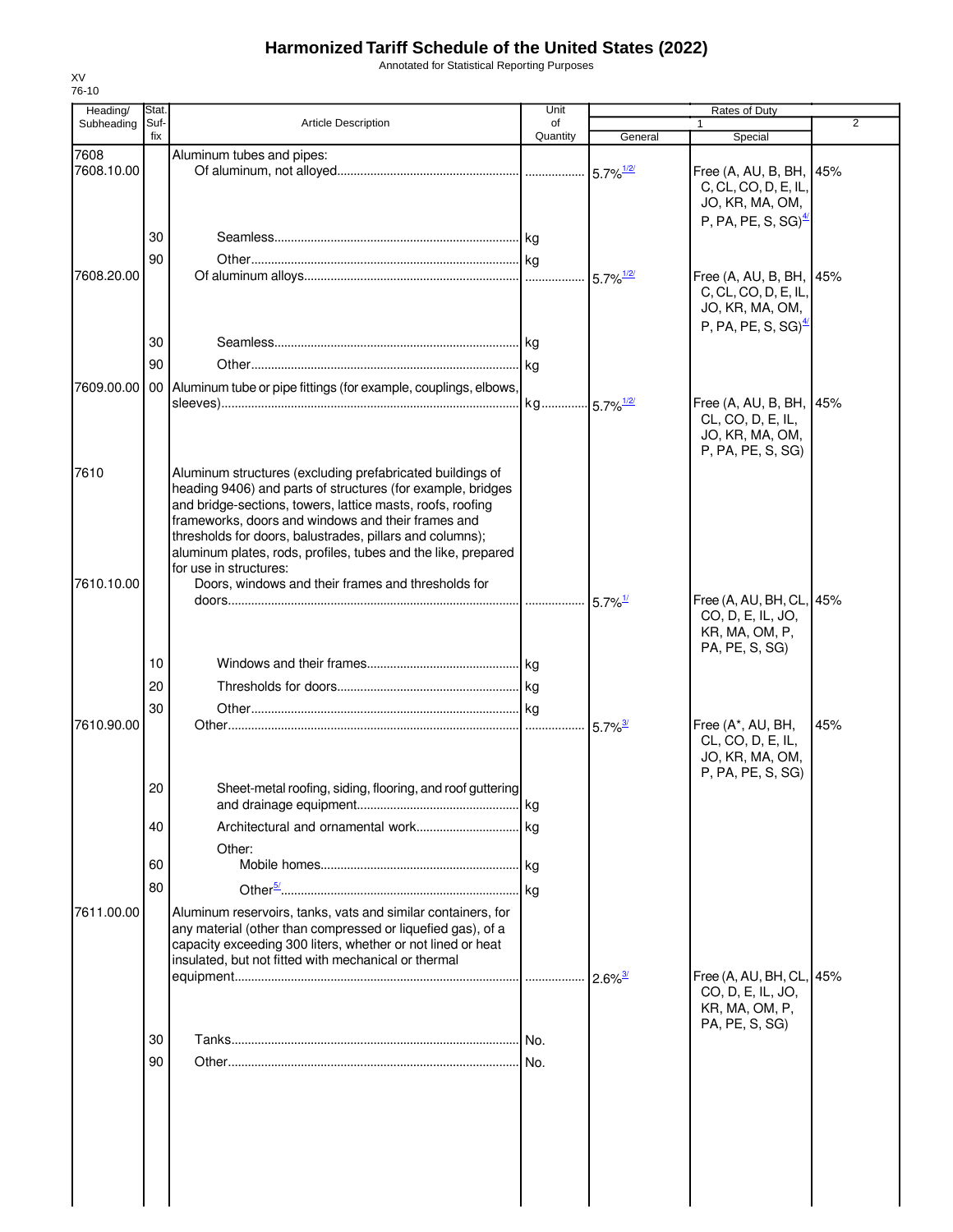Annotated for Statistical Reporting Purposes

| Heading/                 | Stat.       |                                                                                                                                                                                                                                                                                                                           | Unit           |                         | Rates of Duty                                                                         |                |
|--------------------------|-------------|---------------------------------------------------------------------------------------------------------------------------------------------------------------------------------------------------------------------------------------------------------------------------------------------------------------------------|----------------|-------------------------|---------------------------------------------------------------------------------------|----------------|
| Subheading               | Suf-<br>fix | <b>Article Description</b>                                                                                                                                                                                                                                                                                                | of<br>Quantity | General                 | Special                                                                               | $\overline{2}$ |
| 7612<br>7612.10.00       | 00          | Aluminum casks, drums, cans, boxes and similar containers<br>(including rigid or collapsible tubular containers), for any<br>material (other than compressed or liquefied gas), of a capacity<br>not exceeding 300 liters, whether or not lined or heat insulated<br>but not fitted with mechanical or thermal equipment: |                |                         | Free (A, AU, BH, CL, 45%<br>CO, D, E, IL, JO,<br>KR, MA, OM, P,<br>PA, PE, S, SG)     |                |
| 7612.90<br>7612.90.10    | 30          | Other:<br>Cans of a capacity not exceeding 355 ml No.                                                                                                                                                                                                                                                                     |                |                         | Free (A*, AU, BH,<br>CL, CO, D, E, IL,<br>JO, KR, MA, OM,<br>P, PA, PE, S, SG)        | 45%            |
|                          | 60<br>90    | Cans of a capacity exceeding 355 ml but less than                                                                                                                                                                                                                                                                         | No.            |                         |                                                                                       |                |
| 7612.90.50               | 00          |                                                                                                                                                                                                                                                                                                                           |                |                         |                                                                                       | 25%            |
| 7613.00.00               |             |                                                                                                                                                                                                                                                                                                                           |                |                         | Free (A, AU, BH, CL, 25%<br>CO, D, E, IL, JO,<br>KR, MA, OM, P,<br>PA, PE, S, SG)     |                |
| 7614                     |             | Stranded wire, cables, plaited bands and the like, including<br>slings and similar articles, of aluminum, not electrically<br>insulated:                                                                                                                                                                                  |                |                         |                                                                                       |                |
| 7614.10<br>7614.10.10 00 |             | With steel core:                                                                                                                                                                                                                                                                                                          |                |                         | Free (A+, AU, BH,<br>CL, CO, D, E, IL,<br>JO, KR, MA, OM,<br>P, PA, PE, S, SG)        | 35%            |
| 7614.10.50 00            |             |                                                                                                                                                                                                                                                                                                                           |                |                         | Free (A*, AU, B, BH, 35%<br>CL, CO, D, E, IL,<br>JO, KR, MA, OM,<br>P, PA, PE, S, SG) |                |
| 7614.90                  |             | Other:<br>Not fitted with fittings and not made up into articles:                                                                                                                                                                                                                                                         |                |                         |                                                                                       |                |
| 7614.90.20               |             |                                                                                                                                                                                                                                                                                                                           |                |                         | Free (A, AU, BH, CL, 35%<br>CO, D, E, IL, JO,<br>KR, MA, OM, P,<br>PA, PE, S, SG)     |                |
|                          | 30<br>60    | With a cross-sectional area less than 240<br>With a cross-sectional area greater than or                                                                                                                                                                                                                                  | kg             |                         |                                                                                       |                |
|                          |             |                                                                                                                                                                                                                                                                                                                           |                |                         |                                                                                       |                |
| 7614.90.40 00            |             |                                                                                                                                                                                                                                                                                                                           | kg             | $4.9\%$ <sup>3/2/</sup> | Free $(A+, AU, BH,$<br>CL, CO, D, E, IL,<br>JO, KR, MA, OM,<br>P, PA, PE, S, SG)      | 35%            |
| 7614.90.50 00            |             |                                                                                                                                                                                                                                                                                                                           |                |                         | Free (A, AU, B, BH, 45%<br>CL, CO, D, E, IL,<br>JO, KR, MA, OM,<br>P, PA, PE, S, SG)  |                |
|                          |             |                                                                                                                                                                                                                                                                                                                           |                |                         |                                                                                       |                |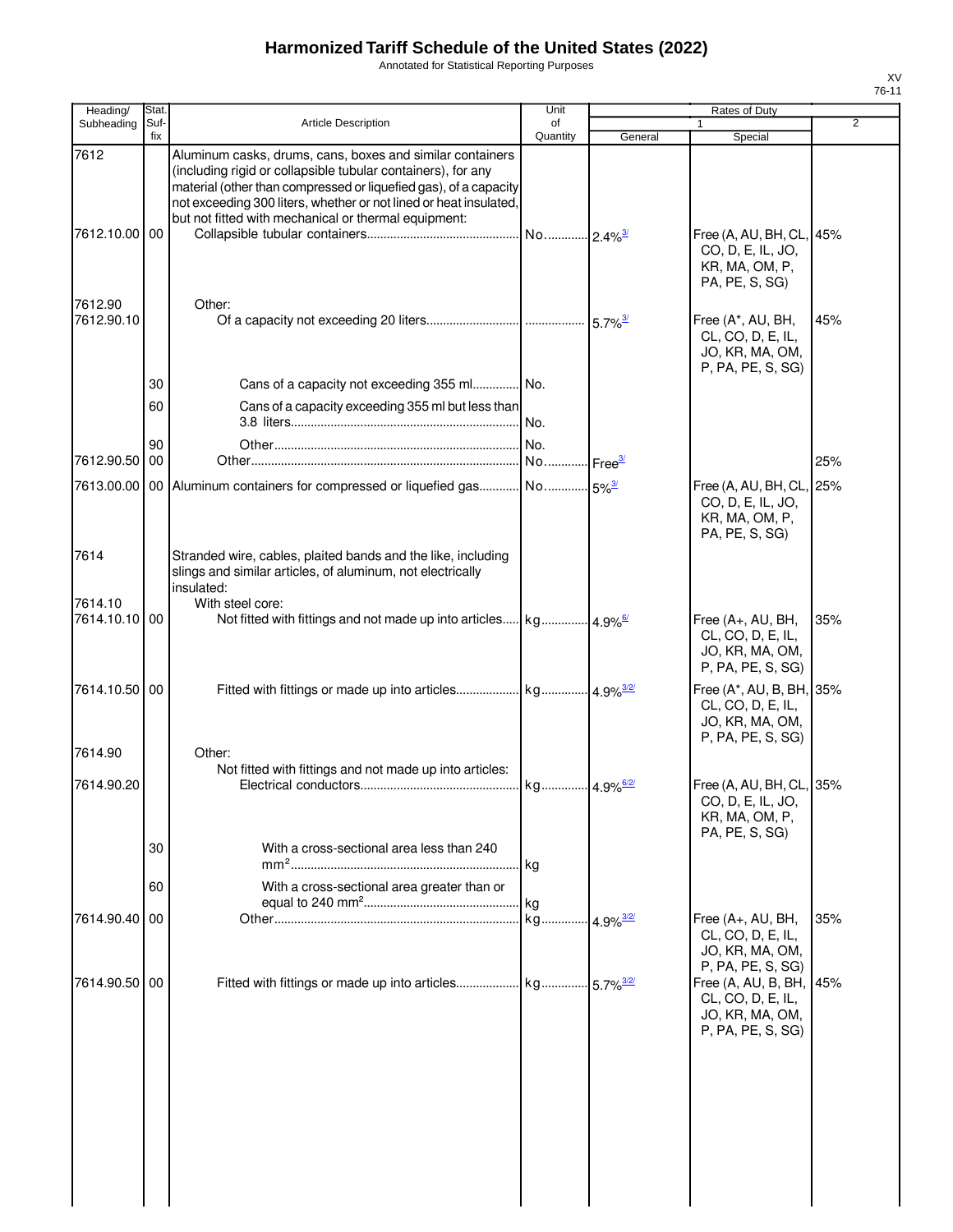Annotated for Statistical Reporting Purposes

| Heading/        | Stat.       |                                                                                                                                                                                                                                                                                                                                              | Unit           |                       | Rates of Duty                                                                  |                |
|-----------------|-------------|----------------------------------------------------------------------------------------------------------------------------------------------------------------------------------------------------------------------------------------------------------------------------------------------------------------------------------------------|----------------|-----------------------|--------------------------------------------------------------------------------|----------------|
| Subheading      | Suf-<br>fix | Article Description                                                                                                                                                                                                                                                                                                                          | of<br>Quantity | General               | $\mathbf{1}$<br>Special                                                        | $\overline{2}$ |
| 7615<br>7615.10 |             | Table, kitchen or other household articles and parts thereof,<br>of aluminum; pot scourers and scouring or polishing pads,<br>gloves and the like, of aluminum; sanitary ware and parts<br>thereof, of aluminum:<br>Table, kitchen or other household articles and parts thereof;<br>pot scourers and scouring or polishing pads, gloves and |                |                       |                                                                                |                |
| 7615.10.11      | 00          | the like:<br>Pot scourers and scouring or polishing pads, gloves                                                                                                                                                                                                                                                                             |                |                       |                                                                                |                |
|                 |             |                                                                                                                                                                                                                                                                                                                                              |                |                       | Free (A*, AU, BH,<br>CL, CO, D, E, IL,<br>JO, KR, MA, OM,<br>P, PA, PE, S, SG) | 45.5%          |
|                 |             | Other:<br>Cooking and kitchen ware:<br>Enameled or glazed or containing nonstick<br>interior finishes:                                                                                                                                                                                                                                       |                |                       |                                                                                |                |
| 7615.10.20      | 15          | Bakeware (cookware not suitable for                                                                                                                                                                                                                                                                                                          |                | $3.1\%$ <sup>7/</sup> | Free (A*, AU, BH,<br>CL, CO, D, E, IL,<br>JO, KR, MA, OM,<br>P, PA, PE, S, SG) | 45.5%          |
|                 |             |                                                                                                                                                                                                                                                                                                                                              | No.<br>kg      |                       |                                                                                |                |
|                 | 25          |                                                                                                                                                                                                                                                                                                                                              | kg             |                       |                                                                                |                |
| 7615.10.30      |             |                                                                                                                                                                                                                                                                                                                                              |                | $3.1\%$ <sup>1/</sup> | Free (A*, AU, BH,<br>CL, CO, D, E, IL,<br>JO, KR, MA, OM,<br>P, PA, PE, S, SG) | 45.5%          |
|                 | 15          | Bakeware (cookware not suitable for                                                                                                                                                                                                                                                                                                          | No.<br>kg      |                       |                                                                                |                |
|                 | 25          |                                                                                                                                                                                                                                                                                                                                              | No.<br>kg      |                       |                                                                                |                |
|                 |             |                                                                                                                                                                                                                                                                                                                                              |                |                       |                                                                                |                |
|                 |             |                                                                                                                                                                                                                                                                                                                                              |                |                       |                                                                                |                |
|                 |             |                                                                                                                                                                                                                                                                                                                                              |                |                       |                                                                                |                |
|                 |             |                                                                                                                                                                                                                                                                                                                                              |                |                       |                                                                                |                |
|                 |             |                                                                                                                                                                                                                                                                                                                                              |                |                       |                                                                                |                |
|                 |             |                                                                                                                                                                                                                                                                                                                                              |                |                       |                                                                                |                |
|                 |             |                                                                                                                                                                                                                                                                                                                                              |                |                       |                                                                                |                |
|                 |             |                                                                                                                                                                                                                                                                                                                                              |                |                       |                                                                                |                |
|                 |             |                                                                                                                                                                                                                                                                                                                                              |                |                       |                                                                                |                |
|                 |             |                                                                                                                                                                                                                                                                                                                                              |                |                       |                                                                                |                |
|                 |             |                                                                                                                                                                                                                                                                                                                                              |                |                       |                                                                                |                |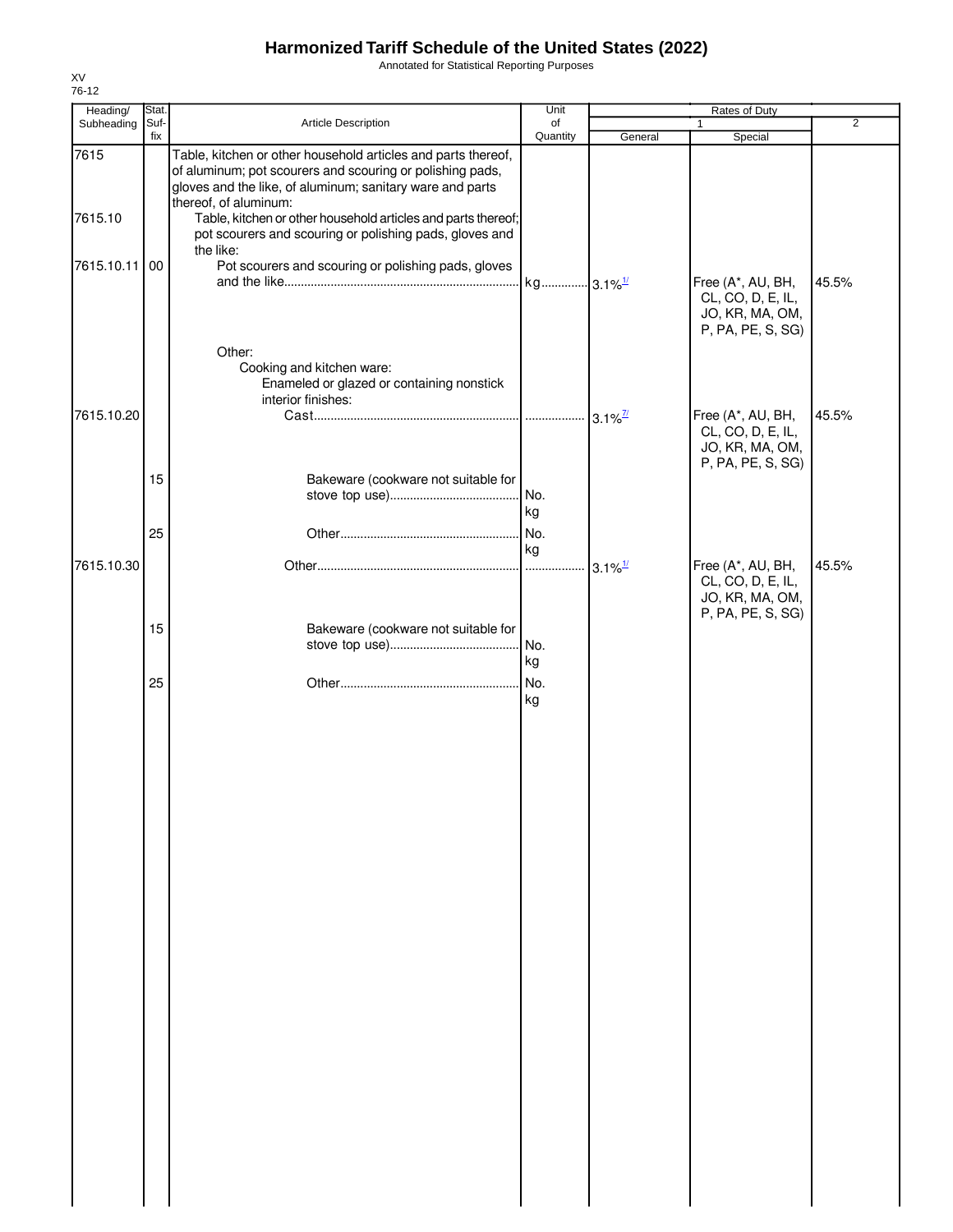Annotated for Statistical Reporting Purposes

| Heading/                         | <b>Stat</b> |                                                                                                                                                                                                                                                                                                                                                                                                                                                                                                          | Unit             |                        | Rates of Duty                                                                                       |                |
|----------------------------------|-------------|----------------------------------------------------------------------------------------------------------------------------------------------------------------------------------------------------------------------------------------------------------------------------------------------------------------------------------------------------------------------------------------------------------------------------------------------------------------------------------------------------------|------------------|------------------------|-----------------------------------------------------------------------------------------------------|----------------|
| Subheading                       | Suf-<br>fix | Article Description                                                                                                                                                                                                                                                                                                                                                                                                                                                                                      | of<br>Quantity   | General                | 1<br>Special                                                                                        | $\overline{2}$ |
| 7615 (con.)<br>7615.10<br>(con.) |             | Table, kitchen or other household articles and parts thereof,<br>of aluminum; pot scourers and scouring or polishing pads,<br>gloves and the like, of aluminum; sanitary ware and parts<br>thereof, of aluminum: (con.)<br>Table, kitchen or other household articles and parts thereof;<br>pot scourers and scouring or polishing pads, gloves and<br>the like: (con.)<br>Other: (con.)<br>Cooking and kitchen ware: (con.)<br>Not enameled or glazed and not containing<br>nonstick interior finishes: |                  |                        |                                                                                                     |                |
| 7615.10.50                       | 20          | Bakeware (cookware not suitable for                                                                                                                                                                                                                                                                                                                                                                                                                                                                      | No.              | $3.1\%$ <sup>1/</sup>  | Free (A*, AU, BH,<br>CL, CO, D, E, IL,<br>JO, KR, MA, OM,<br>P, PA, PE, S, SG)                      | 45.5%          |
|                                  | 40          |                                                                                                                                                                                                                                                                                                                                                                                                                                                                                                          | kg<br>kg         |                        |                                                                                                     |                |
| 7615.10.71                       | 25          | Containers suitable for food<br>preparation, baking, reheating or<br>storage, 0.04 mm or more but not over<br>0.22 mm in thickness                                                                                                                                                                                                                                                                                                                                                                       | .<br>No.<br>kg   | $3.1\%$ <sup>7/2</sup> | Free (A*, AU, BH,<br>CL, CO, D, E, IL,<br>JO, KR, MA, OM,<br>P, PA, PE, S, SG)                      | 45.5%          |
|                                  | 30<br>55    | Other cookware:<br>Bakeware (cookware not suitable<br>for stove top use)                                                                                                                                                                                                                                                                                                                                                                                                                                 | No.<br>kg<br>No. |                        |                                                                                                     |                |
|                                  | 80          |                                                                                                                                                                                                                                                                                                                                                                                                                                                                                                          | kg<br>No.        |                        |                                                                                                     |                |
| 7615.10.91                       | 00          |                                                                                                                                                                                                                                                                                                                                                                                                                                                                                                          | kg<br>kg         | . 3.1% <sup>1/</sup>   | Free (A*, AU, BH,<br>CL, CO, D, E, IL,<br>JO, KR, MA, OM,                                           | 45.5%          |
| 7615.20.00 00                    |             |                                                                                                                                                                                                                                                                                                                                                                                                                                                                                                          |                  |                        | P, PA, PE, S, SG)<br>Free (A*, AU, BH,<br>CL, CO, D, E, IL,<br>JO, KR, MA, OM,<br>P, PA, PE, S, SG) | 45.5%          |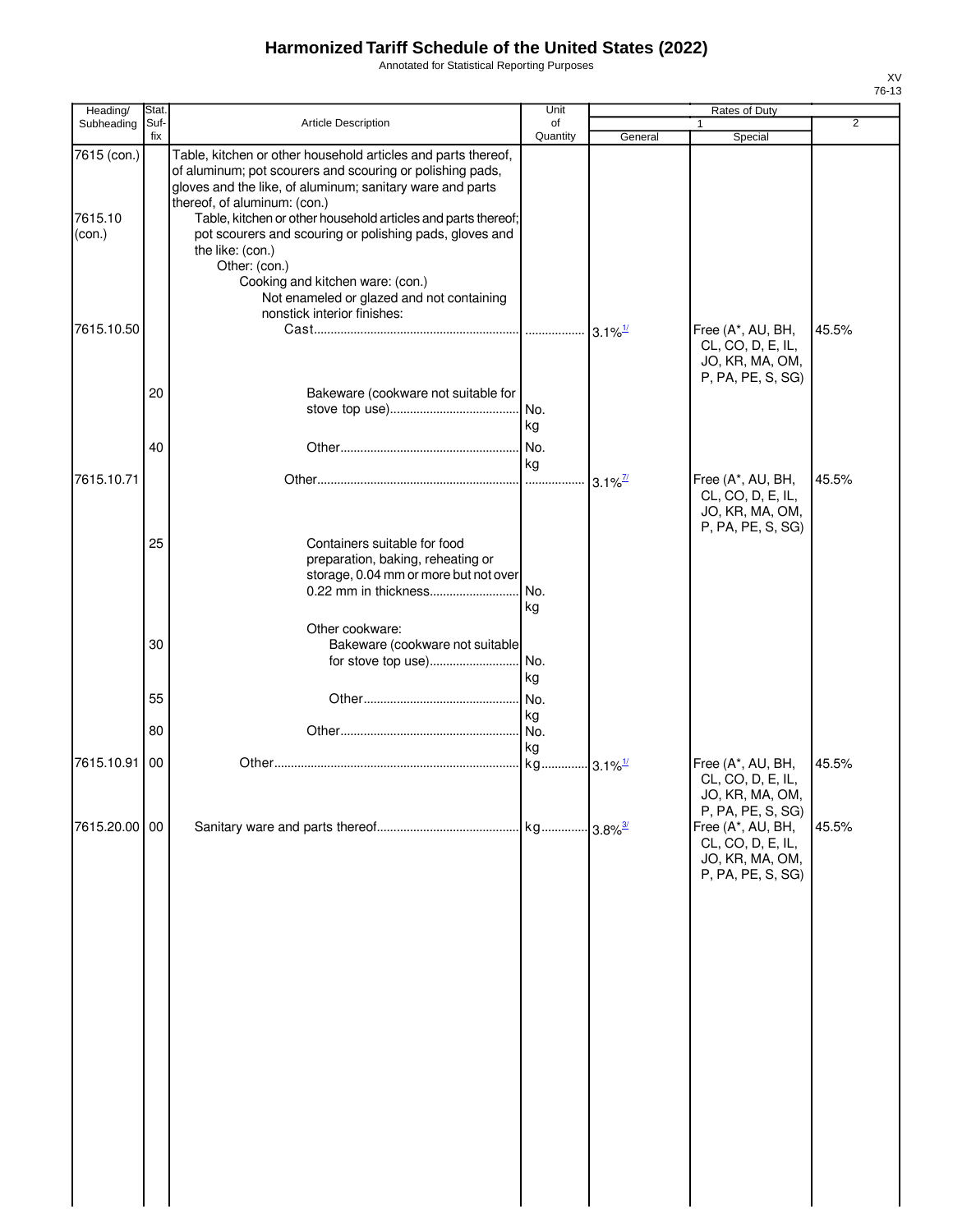Annotated for Statistical Reporting Purposes

| Heading/        | Stat.       |                                                                                                                                                       | Unit     |                     |                                                                                                    |                |
|-----------------|-------------|-------------------------------------------------------------------------------------------------------------------------------------------------------|----------|---------------------|----------------------------------------------------------------------------------------------------|----------------|
| Subheading      | Suf-<br>fix | Article Description                                                                                                                                   | of       |                     |                                                                                                    | $\overline{2}$ |
| 7616<br>7616.10 |             | Other articles of aluminum:<br>Nails, tacks, staples (other than those of heading 8305),<br>screws, bolts, nuts, screw hooks, rivets, cotters, cotter | Quantity | General             | Special                                                                                            |                |
| 7616.10.10 00   |             | pins, washers and similar articles:                                                                                                                   |          |                     | Free (A, AU, BH, CL, 45%<br>CO, D, E, IL, JO,<br>KR, MA, OM, P,<br>PA, PE, S, SG)                  |                |
| 7616.10.30 00   |             |                                                                                                                                                       |          |                     | Free (A, AU, B, BH, 45%<br>CL, CO, D, E, IL,<br>JO, KR, MA, OM,<br>P, PA, PE, S, SG)               |                |
| 7616.10.50 00   |             |                                                                                                                                                       |          |                     | Free (A, AU, B, BH, 45%<br>CL, CO, D, E, IL,<br>JO, KR, MA, OM,<br>P, PA, PE, S, SG)               |                |
| 7616.10.70      |             | Other:<br>Having shanks, threads or holes over 6 mm in                                                                                                |          |                     |                                                                                                    |                |
|                 |             |                                                                                                                                                       |          |                     | Free (A, AU, B, BH, 45%<br>CL, CO, D, E, IL,<br>JO, KR, MA, OM,<br>P, PA, PE, S, SG)<br>2.75% (JP) |                |
|                 | 30          |                                                                                                                                                       |          |                     |                                                                                                    |                |
|                 | 90          |                                                                                                                                                       |          |                     |                                                                                                    |                |
| 7616.10.90      |             |                                                                                                                                                       |          | $6\%$ <sup>3/</sup> | Free (A, AU, B, BH, 45%<br>CL, CO, D, E, IL,<br>JO, KR, MA, OM,<br>P, PA, PE, S, SG)               |                |
|                 | 30          |                                                                                                                                                       |          |                     |                                                                                                    |                |
|                 | 90          |                                                                                                                                                       |          |                     |                                                                                                    |                |
|                 |             |                                                                                                                                                       |          |                     |                                                                                                    |                |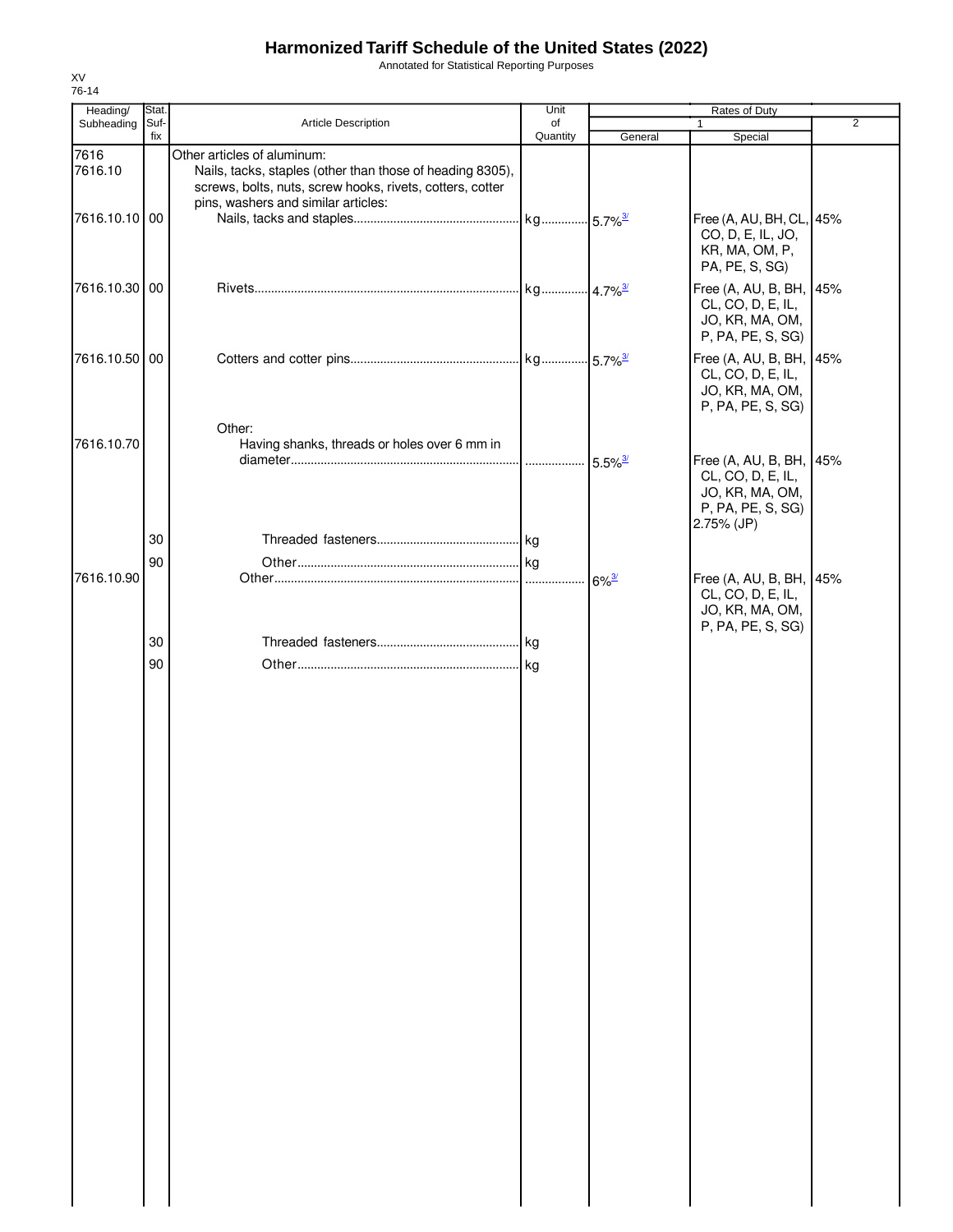Annotated for Statistical Reporting Purposes

| ۰,<br>۰. |  |  |  |  |  |  |
|----------|--|--|--|--|--|--|

| Heading/      | Stat.       |                                                                           | Unit           | Rates of Duty |                                      |                |
|---------------|-------------|---------------------------------------------------------------------------|----------------|---------------|--------------------------------------|----------------|
| Subheading    | Suf-<br>fix | Article Description                                                       | of<br>Quantity | General       |                                      | $\overline{2}$ |
| 7616 (con.)   |             |                                                                           |                |               | Special                              |                |
|               |             | Other articles of aluminum: (con.)<br>Other:                              |                |               |                                      |                |
| 7616.91.00 00 |             | Cloth, grill, netting and fencing, of aluminum wire kg 2.5% <sup>3/</sup> |                |               | Free (A*, AU, B, BH, 45%             |                |
|               |             |                                                                           |                |               | CL, CO, D, E, IL,                    |                |
|               |             |                                                                           |                |               | JO, KR, MA, OM,                      |                |
|               |             |                                                                           |                |               | P, PA, PE, S, SG)                    |                |
| 7616.99       |             | Other:                                                                    |                |               |                                      |                |
| 7616.99.10 00 |             |                                                                           |                |               |                                      | 45%            |
|               |             |                                                                           |                |               |                                      |                |
| 7616.99.51    |             |                                                                           |                |               | Free (A*, AU, B, BH, 45%             |                |
|               |             |                                                                           |                |               | CL, CO, D, E, IL,<br>JO, KR, MA, OM, |                |
|               |             |                                                                           |                |               | P, PA, PE, S, SG)                    |                |
|               | 20          | Laminated goods consisting of 2 or more                                   |                |               |                                      |                |
|               |             | flat-rolled sheets of aluminum held together                              |                |               |                                      |                |
|               |             | with an adhesive or having a core of                                      |                |               |                                      |                |
|               |             |                                                                           |                |               |                                      |                |
|               | 30          |                                                                           | No.            |               |                                      |                |
|               |             |                                                                           |                |               |                                      |                |
|               | 40          |                                                                           |                |               |                                      |                |
|               | 50          | Hangers and supports for pipes and                                        |                |               |                                      |                |
|               |             |                                                                           |                |               |                                      |                |
|               |             | Other:                                                                    |                |               |                                      |                |
|               | 60          |                                                                           |                |               |                                      |                |
|               | 70          |                                                                           |                |               |                                      |                |
|               |             |                                                                           |                |               |                                      |                |
|               |             | Other:                                                                    |                |               |                                      |                |
|               | 75          |                                                                           |                |               |                                      |                |
|               | 90          |                                                                           | kg             |               |                                      |                |
|               |             |                                                                           |                |               |                                      |                |
|               |             |                                                                           |                |               |                                      |                |
|               |             |                                                                           |                |               |                                      |                |
|               |             |                                                                           |                |               |                                      |                |
|               |             |                                                                           |                |               |                                      |                |
|               |             |                                                                           |                |               |                                      |                |
|               |             |                                                                           |                |               |                                      |                |
|               |             |                                                                           |                |               |                                      |                |
|               |             |                                                                           |                |               |                                      |                |
|               |             |                                                                           |                |               |                                      |                |
|               |             |                                                                           |                |               |                                      |                |
|               |             |                                                                           |                |               |                                      |                |
|               |             |                                                                           |                |               |                                      |                |
|               |             |                                                                           |                |               |                                      |                |
|               |             |                                                                           |                |               |                                      |                |
|               |             |                                                                           |                |               |                                      |                |
|               |             |                                                                           |                |               |                                      |                |
|               |             |                                                                           |                |               |                                      |                |
|               |             |                                                                           |                |               |                                      |                |
|               |             |                                                                           |                |               |                                      |                |
|               |             |                                                                           |                |               |                                      |                |
|               |             |                                                                           |                |               |                                      |                |
|               |             |                                                                           |                |               |                                      |                |
|               |             |                                                                           |                |               |                                      |                |
|               |             |                                                                           |                |               |                                      |                |
|               |             |                                                                           |                |               |                                      |                |
|               |             |                                                                           |                |               |                                      |                |
|               |             |                                                                           |                |               |                                      |                |
|               |             |                                                                           |                |               |                                      |                |
|               |             |                                                                           |                |               |                                      |                |
|               |             |                                                                           |                |               |                                      |                |
|               |             |                                                                           |                |               |                                      |                |
|               |             |                                                                           |                |               |                                      |                |
|               |             |                                                                           |                |               |                                      |                |